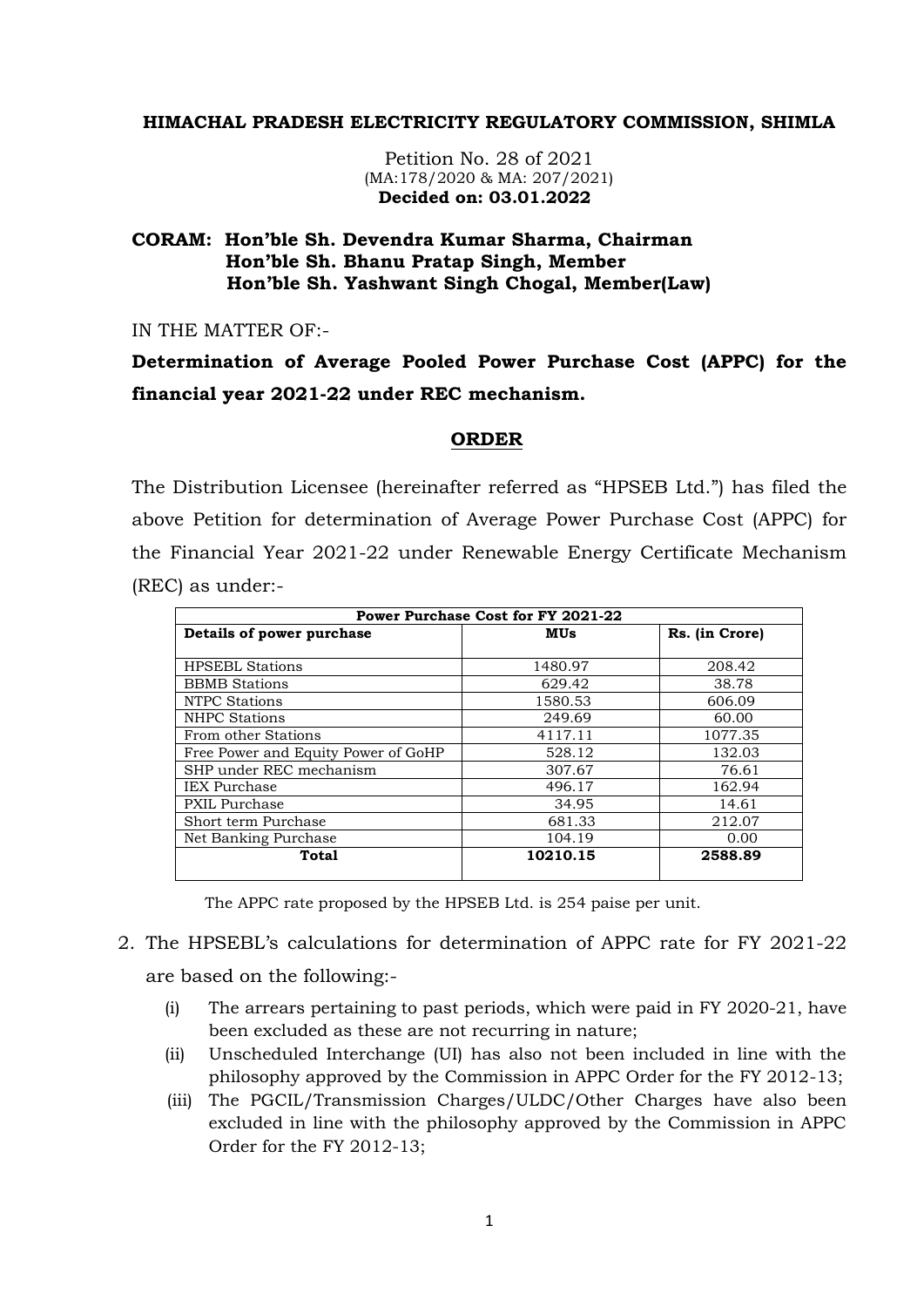- (iv) The approved rates of Own generating stations have been taken from Multi Year Tariff Order dated 06.06.2020 for 4<sup>th</sup> Control Period for Distribution Business of HPSEBL;
- (v) The Forward (inward) Banking at zero cost has been considered as approved by the Commission in previous order;
- (vi) Methodology laid down in the Commission's Orders dated 16.07.2012.
- 3. The Commission issued a public notice on 11.8.2021 in the Newspapers, namely "Hindustan Times" and "Amar Ujala", inviting suggestions/ objections on the aforesaid proposal from the stakeholders. The complete text of the Petition filed for the approval of the APPC by the HPSEBL was also made available on the Commission's website [www.hperc.org](http://www.hperc.org/) as well as on the HPSEBL website [www.hpseb.in.](http://www.hpseb.in/)
- 4. The Commission vide letter dated 12.08.2021, requested the major stakeholders, including the Small Hydro Power Associations of the State, State Government, Directorate of Energy and HIMURJA to send their suggestions/objections as per the aforesaid public notice. No comments were received on the matter from any stakeholder.
- 5. A public hearing in the matter was also held through video conferencing on 14.9.2021. The following representatives of stakeholders were present in the public hearing:
	- a) Er. Manoj Kumar, Superintending Engineer (Electrical), Directorate of Energy, Shanti Bhawan, Phase-III, Sector-6, New Shimla-171009.
	- b) Er. Joginder Singh, Chief Engineer (System Operation) HPSEBL, Vidyut Bhawan, Shimla-171004.
	- c) Er. Tushar Gupta, Superintending Engineer (SERC), HPSEBL, Vidyut Bhawan, Shimla-171004.
- 6. During the public hearing, the certain queries were raised relating to power purchase cost considered in respect of BBMB Projects, the difference between the power purchase cost of Rampur SOR (State of Region) and Rampur Equity shares and the procurement of power through exchanges instead of procurement of GoHP free power.
- 7. The HPSEBL furnished its reply by filing MA No. 178/2021 in the matter. Some new facts were also submitted as below:

"*Subsequent to filing of the aforementioned petition certain new facts have come into the knowledge, which at the time of filing the aforementioned petition could*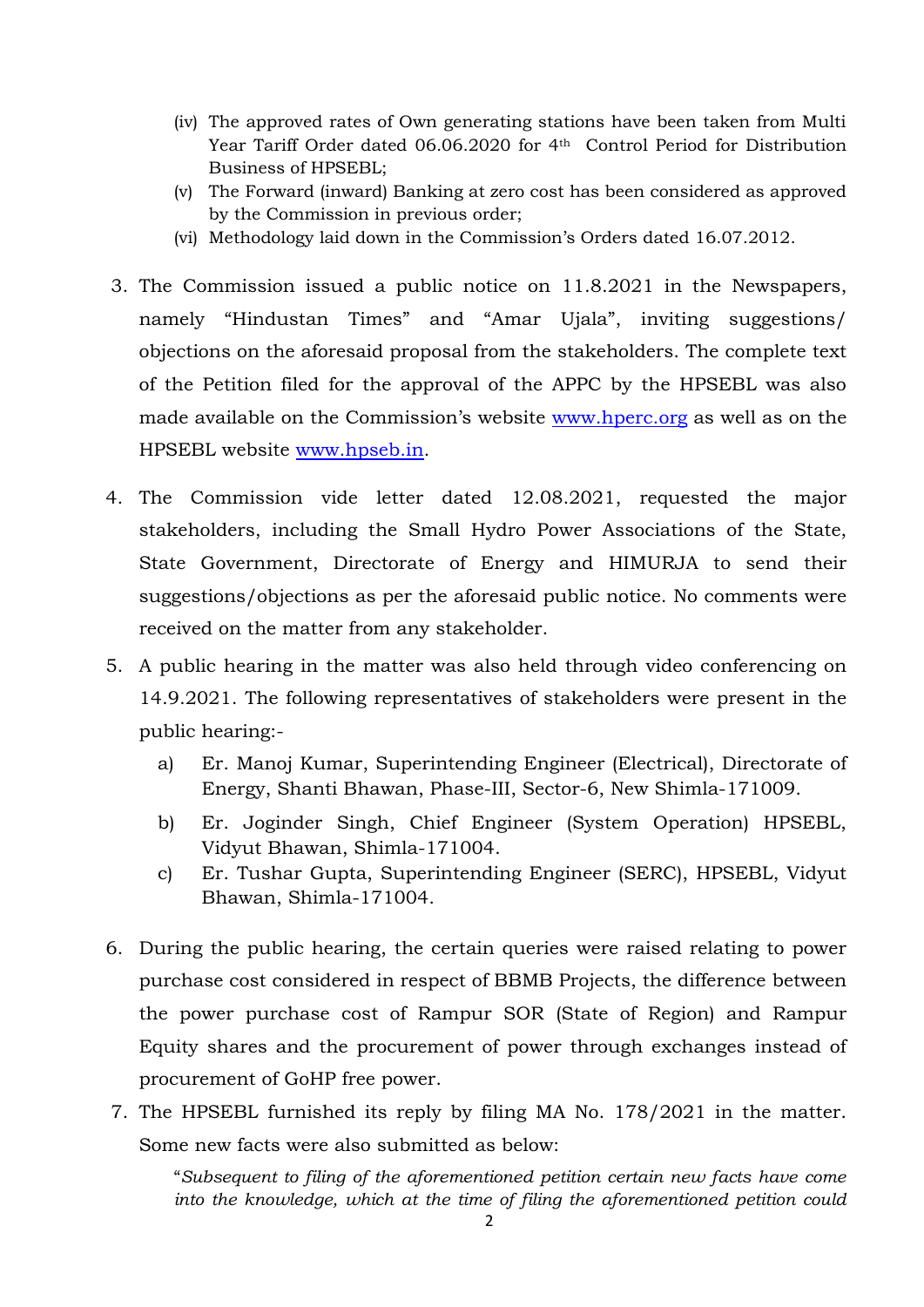*not be included and are essential for deciding the aforementioned petition accurately and in true spirit and accordingly this Application is being preferred by the Applicant herein: -*

*i) Pursuant to the advisory of Ministry of Power, Government of India vide letter dated 15.05.2020 & corrigendum dated 16.05.2020, rebate has been notified in respect of Central Generating Stations (SJVNL, NTPC, NHPC), which has been given by way of credit notes and stand adjusted against the power purchase bills of the respective CPSUs along with deferment of power purchase bills payment by NTPC. The details of the rebates which were paid out to HPSEBL in FY 2020-21 are as follows: -*

| Name of stations | Rebate (in Rs. Cr) |
|------------------|--------------------|
| SJVNL            | 17.14              |
| NTPC             | 8.50               |
| <i>NHPC</i>      | 1.56               |
| Total            | 27.20              |

*Table 1: Rebates from various entities*

*On account of above, Rs. 27.20 Crore is to be considered for determination of APPC for FY 22.*

- *ii) True up surplus of Baspa II Hydro Power Station was approved by HPERC vide Order dated 7.7.2020 and in Review Petition No. 64 of 2020 vide order dated 28.12.2020. On account of above, an amount of Rs.4.00 Cr was paid out to HPSEBL in FY 2020-21 and this amount is also to be considered in determination of APPC for FY 22.*
- *iii) Tariffs of NPCIL stations (NAPP and RAPP)were revised by Department of Atomic Energy (DAE) vide Notification No. 13/2/(4)/2017-I&M(NFC)/Vol-II/2441 dated 18.02.2020. On account of above, an amount of Rs. 15.64 Cr (in respect of NAPP station) and Rs. 19.38 Cr (in respect of RAPP station) were paid out to HPSEBL. Accordingly, an amount of Rs. 35.02 Crore is also to be considered in determination of APPC for FY 22.*
- *iv) RLDC Fee refunded by GoHP in respect of GoHP Free power amounting to Rs.0.12 Crore and same has been adjusted against energy bills of GoHP and is also to be considered in determination of APPC for FY 22"*
- 8. Vide the said MA, the HPSEBL submitted the breakup of power purchased from Indian Energy Exchange(IEX)/Power Exchange India Limited (PXIL) and Short term purchase as under:

| Particulars<br>Energy at HP periphery |          | Rate $(\xi/kWh)$ | Remarks                |
|---------------------------------------|----------|------------------|------------------------|
|                                       | (in MUs) |                  |                        |
| IEX                                   | 496.17   | 3.28             | Rates are inclusive of |
| PXIL                                  | 34.95    | 4.17             | Transmission           |
| Short Term purchase                   | 681.33   |                  | Charges                |

9. In addition to the foregoing new facts, HPSEBL regretted that due to an error, the APPC for FY 21 was inadvertently considered as Rs. 2.49 per unit instead of Rs. 2.35 per unit approved by the Commission for FY 2020-21 and accordingly made correction.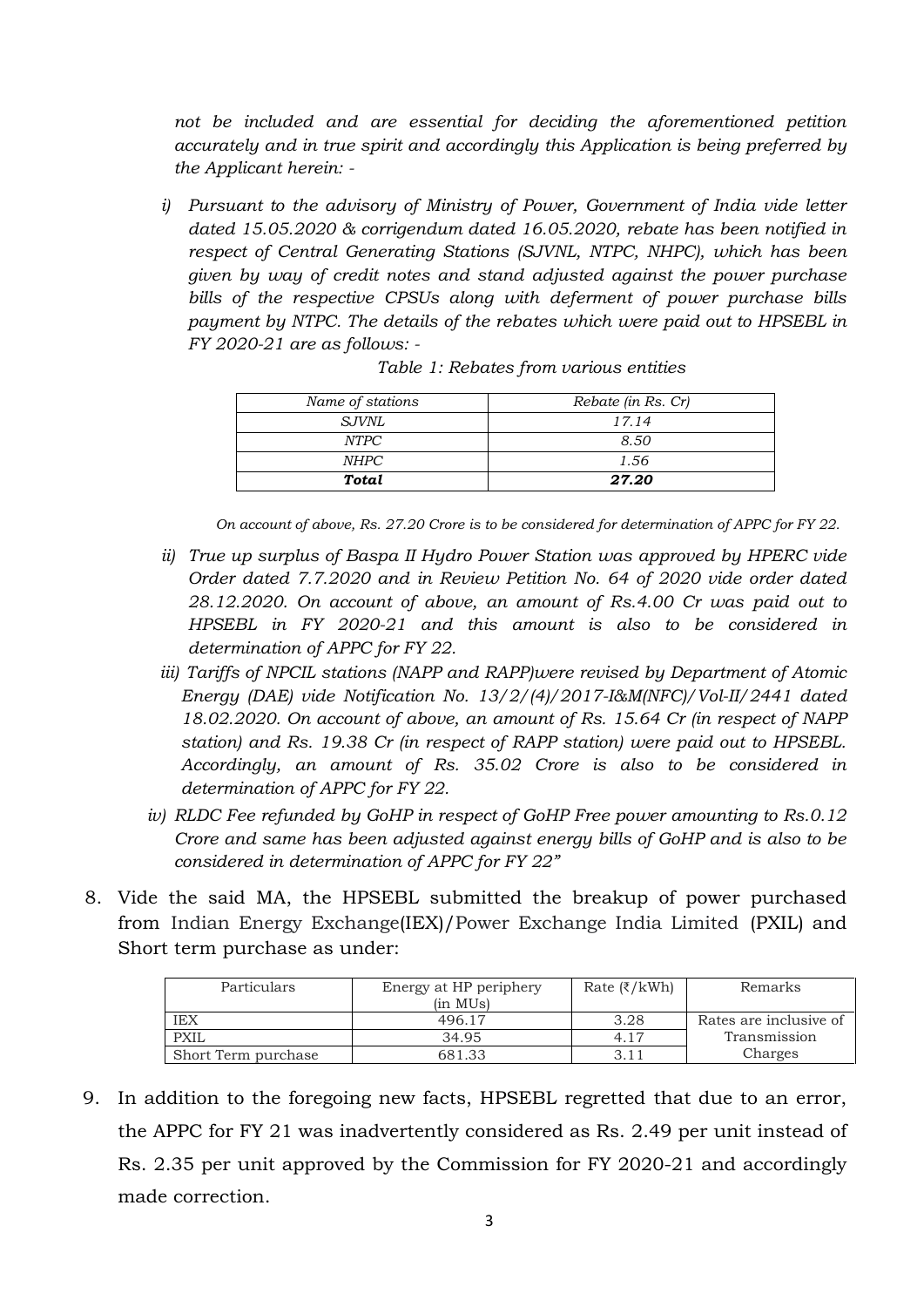10. The Distribution Licensee revised the Petition No. 28/2021 for approval of Average Power Purchase Cost (APPC) as under:-

| <b>Power Purchase Cost for FY 2021-22</b> |          |                |  |  |
|-------------------------------------------|----------|----------------|--|--|
| <b>Details</b>                            | MUs      | Rs. (in Crore) |  |  |
| <b>HPSEBL Stations</b>                    | 1480.97  | 208.42         |  |  |
| <b>BBMB</b> Stations                      | 629.42   | 38.78          |  |  |
| <b>NTPC Stations</b>                      | 1580.53  | 606.09         |  |  |
| <b>NHPC Stations</b>                      | 249.69   | 60.00          |  |  |
| From other Stations                       | 4117.11  | 1077.35        |  |  |
| Free Power and Equity Power of GoHP       | 528.12   | 132.03         |  |  |
| SHP under REC mechanism                   | 307.67   | 72.30          |  |  |
| <b>IEX</b> Purchase                       | 496.17   | 162.94         |  |  |
| PXIL Purchase                             | 34.95    | 14.61          |  |  |
| Short term Purchase                       | 681.33   | 212.07         |  |  |
| Net Banking Purchase                      | 104.19   | 0.00           |  |  |
| Rebate from CPSUs (SJVNL, NTPC, NHPC)     |          | $-27.20$       |  |  |
| Rate revision of Baspa power station      |          | $-4.00$        |  |  |
| GoHP free Power RLDC fee refund           |          | $-0.12$        |  |  |
| Rate revision of NAPP                     |          | $-15.64$       |  |  |
| <b>Rate revision of RAPP</b>              |          | $-19.38$       |  |  |
| <b>Total</b>                              | 10210.15 | 2,518.25       |  |  |

The APPC rate proposed by the HPSEB Ltd. is 247 paise per unit.

- 11. Further, vide letter dated 11.10.2021, the Commission sought the details of the rebate paid to HPSEBL by various CPSUs, namely, SJVNL, NTPC and NHPC and the details of the transmission charges included in power purchased from IEX/PXIL and also under Short-term.
- 12. In response to the HPERC letter dated 11.10.2021, the HPSEBL filed MA No. 207/2021 before the Commission and submitted as under:

 "*a. In FY 2020-21 Transmission charges paid by HPSEBL in the monthly demand note to BBMB.*

*Based on the monthly accounts supplied by BBMB, the net O&M expenses paid by HPSEBL towards BBMB transmission system in FY 2020-21 are Rs. 13.7712323 crore. Therefore, net O&M expenditure paid by HPSEBL to BBMB in APPC petition data is Rs. 38.7781 crore which includes Rs. 13.7712323 crore towards expenses of transmission system of BBMB.*

 *b. In FY 2020-21Banking energy input to HPSEBL system at regional periphery.*

| Banking energy correction in APPC data                                                       | Energy<br>(in MUS) |
|----------------------------------------------------------------------------------------------|--------------------|
| Banking Sale: banked outside the State (at Regional periphery)                               | 1351.629500        |
| Banking Purchase: Received back banked energy (at Regional 1474.290575<br><i>periphery</i> ) |                    |
| Net banking Energy (Purchase)                                                                | 122.661075         |

*c. In FY 2020-21 CTU and STU charges paid by HPSEBL during FY 2020-21 for energy purchased from IEX and PXIL platform to be excluded.*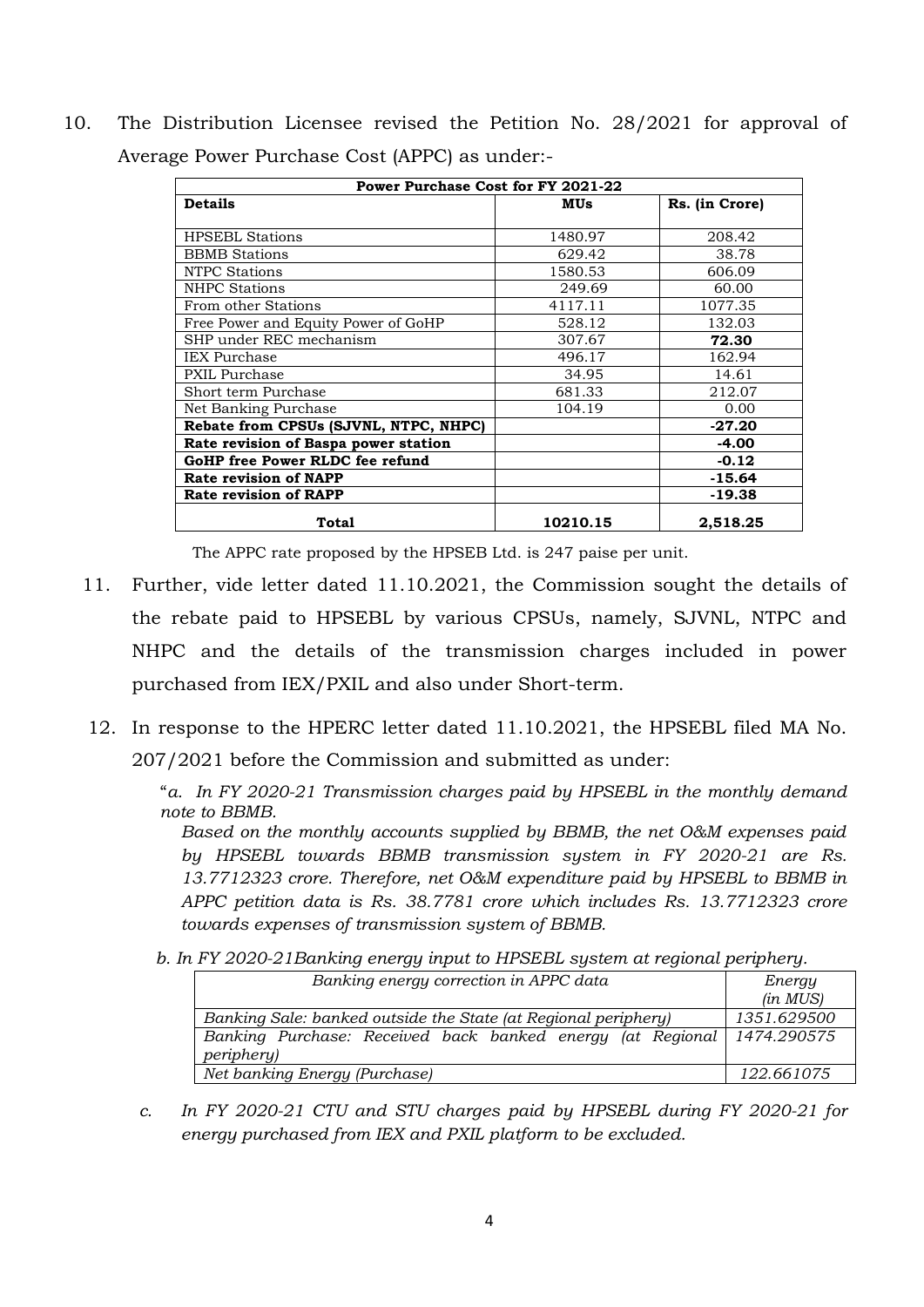*Energy purchase from IEX and PXIL platform in the APPC petition is at HP periphery. The purchase from IEX/PXIL at regional periphery need to be considered and the same is as per following table:-*

| Source  | Energy         | Energy    | Total amount | <b>CTU</b><br>STU<br>& | Total<br>amount              |
|---------|----------------|-----------|--------------|------------------------|------------------------------|
|         | Purchased      | Purchased | paid         | charges<br>for         | excluding<br><i>CTU</i><br>& |
|         | regional<br>at | HP<br>at. | including    | energy                 | <b>STU</b><br>for<br>charges |
|         | periphery      | periphery | CTU & STU    | procured from          | energy purchased at          |
|         |                |           | charges      | IEX & PXIL             | regional periphery           |
|         | (in MU)        | (in MU)   | Rs. in Crore | Rs. in Crore           | Rs. in Crore                 |
|         | (i)            | (ii)      | (iii)        | (iv)                   | $(iii - iv)$                 |
| IEX(P)  | 512.55         | 496.14    | 162.94       | 2.79                   | 160.15                       |
| PXIL(P) | 36.16          | 34.95     | 14.61        | 0.14                   | 14.46                        |
| Total   | 548.71         | 531.09    | 177.55       | 2.93                   | 174.61                       |

*d. In deference to the Ministry of Power, GoI letter dated 15.05.2020 & corrigendum dated 16.05.2020, following rebate is given to the HPSEBL by the Central PSUs.*

| Sr.     | Name of CPSU                                         | Amount (in Crore) |
|---------|------------------------------------------------------|-------------------|
| No.     |                                                      |                   |
|         | SJVNL Power purchase Bills (April 2020 to June 2020) | 17.41             |
|         | NTPC Power purchase Bills (April 2020 to June 2020)  | 8.50              |
| $\circ$ | NHPC Power purchase Bills (April 2020 to June 2020)  | 1.56              |
|         | Total rebate on Power Purchase Bills                 | 27.20             |

- 13. In view of the above new facts submitted by the HPSEBL through MA 178/2020 & MA 207/2021 to the Petition, the Commission decided to issue a public notice to invite the objections/suggestions of the stakeholders. Accordingly, a public notice in this regard was issued on 9.11.2021 in the Newspapers, namely "Times of India" and "Dainik Bhasker". The complete text of the Petition filed for the approval of the APPC along with the Miscellaneous Applications (MA) filed by the HPSEBL was made available on the Commission's website [www.hperc.org](http://www.hperc.org/) as well as on the HPSEBL website [www.hpseb.in.](http://www.hpseb.in/)
- 14. The Commission again vide its letter dated 10.11.2021, requested the major stakeholders, including the Small Hydro Power Associations of the State, State Government, Directorate of Energy and HIMURJA to send their suggestions/ objections as per the public notice dated 9.11.2021 .

## **Commission's Analysis and decisions:-**

15. The issue of APPC has been discussed elaborately by the Commission in its previous Orders while determining APPC for FY 2012-13 and FY 2013-14 and while determining the APPC for the FY 2014-15, Commission vide its Order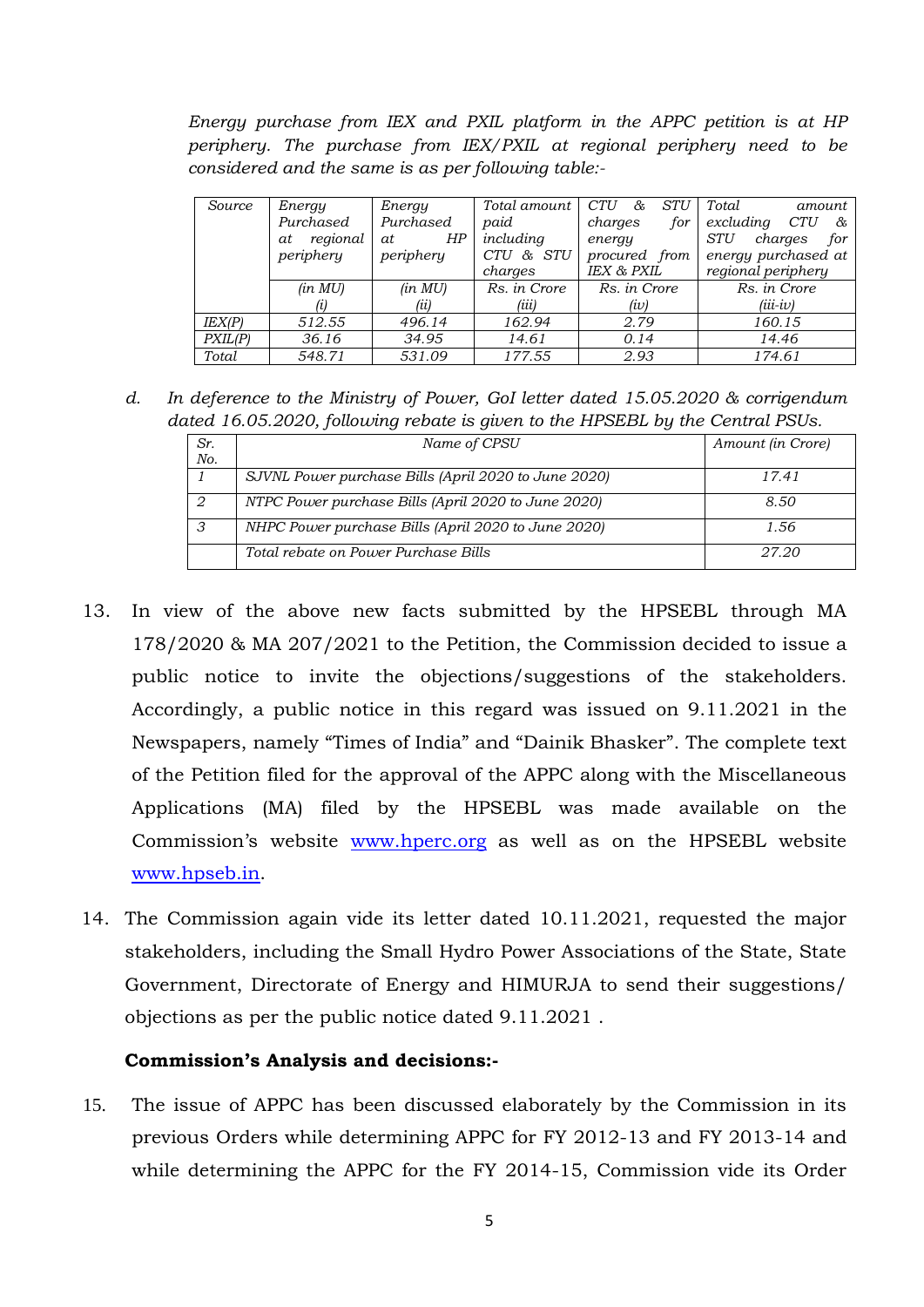dated 28.08.2014 in Petition No. 122/ 2014, the Commission followed the principles as under:-

- (i) The average pooled cost of purchase of power has three components relevant to the present context i.e. it has to be weighted average pooled price of power purchased; it has to be of the previous year and further that it has to be from the energy suppliers, both long term and short term;
- (ii) The quantum and rate of power, purchased from the State Govt., out of its free power share shall be taken into account for pooled cost of purchase;
- (iii) The Unscheduled Interchanges (U.I.) (now termed as Deviation Settlement) are not included in the power purchase cost. U.I. (Deviation Settlement )as a system mechanism is not a platform for power purchase or sale but is transaction/system of over-drawl or under-drawl against the power scheduled from the source. The under-drawl is a situation where the purchaser has paid price of power scheduled to him to the suppliers but he has not drawn from the system and if someone-else over-draws, charges will be reimbursed as per the pricing mechanism under U.I. (Deviation Settlement).Similarly, the over-drawl is from the system and is beyond the power purchased from the supplier and so scheduled and therefore, it does not amount to purchase of power on long term or short term basis from energy supplier. It can be argued that quantum of under-drawl should be reduced from the total power purchase which can further lead to issues of pricing of under-drawls as to whether such price should be on the principles of costly power at the margin in the merit order purchase. Therefore, U.I. (Deviation Settlement) over-drawls cannot be treated as power purchase for the purpose of pooled cost of purchase. Similarly, PGCIL/Transmission/ULDC charges etc. are not applicable when power is being supplied to the local Discom at the APPC;
- (iv) Total power purchased is disposed off/utilized by way of sale, within and outside State and by way of banking. Power purchase only is relevant for APPC and disposal/utilization of power is not relevant to the context of determination of the APPC;
- (v) Where the outward banking (banking sale) is from out of power purchased during the year from energy suppliers (long term and short term), its cost is already paid. Therefore, if the same quantum, or part of such quantum, is received as inward banking (contra banking purchase), such quantum and price should not be included over and above the quantum or price already taken into account, out of which such power has been banked. The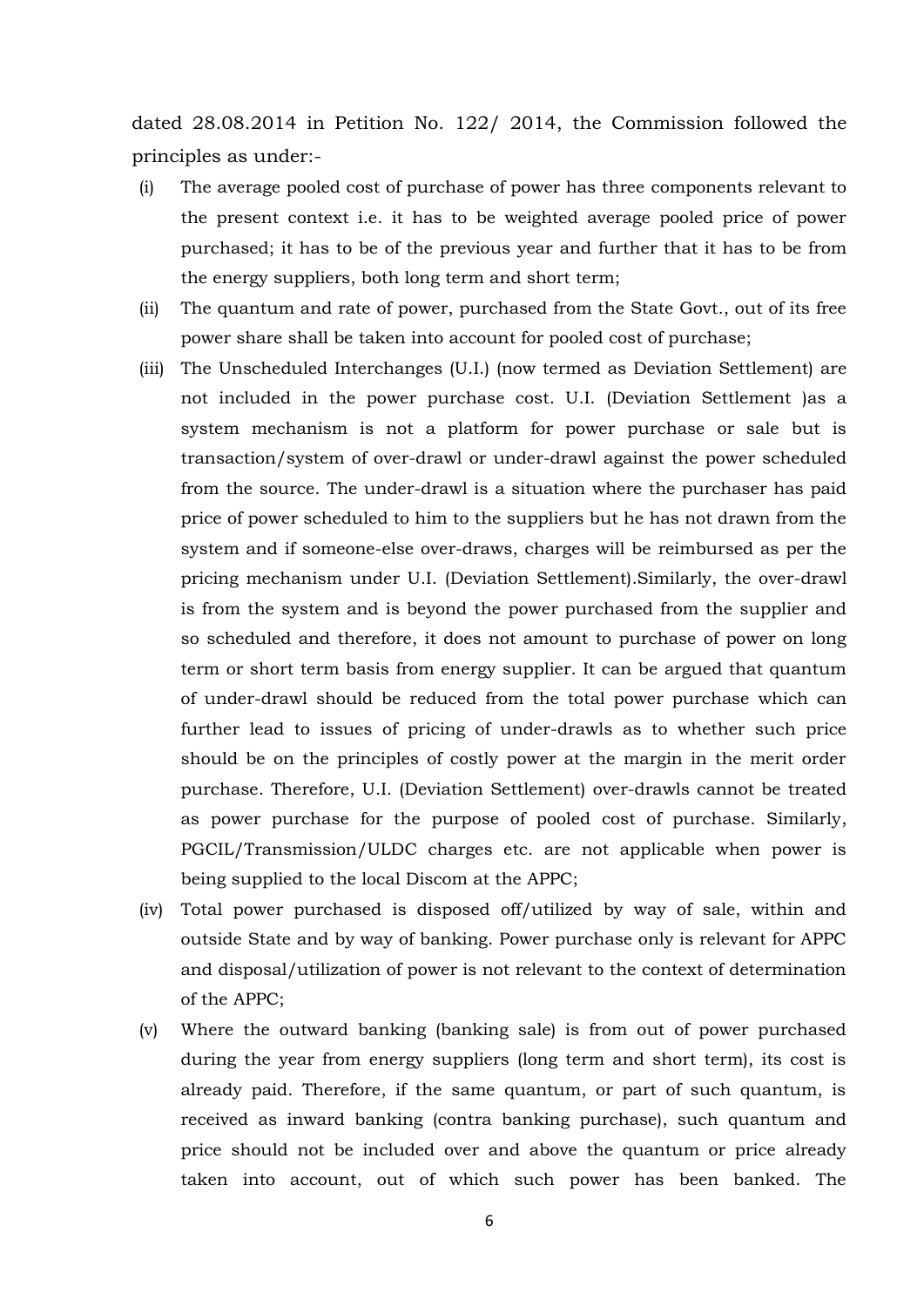Commission had taken cost of banking power, whether purchase or sale, as zero, because, in the absence of firm cost of such power, any notional cost leads to distorted results in profit/loss in the balance sheet. Banking arrangement, as a practice in the State, is rolling arrangement involving contra, forward and return banking with various Discoms in the region. There is no criteria for determination of rate and as a prudent practice, the Commission had taken such banking sale and purchase at zero cost. Therefore, any quantum of energy received during the year in excess of purchased energy banked in the same year, under banking arrangement, shall be treated as additional quantum of power purchase, but at zero cost. Hence, only the quantum of inward/forward banking (banking purchase) in excess of quantum of contra-banking, in the previous year will be taken as additional power purchase at zero cost;

- (vi) The arrears pertaining to past periods will be excluded as these are not recurring in nature;
- (vii) The PGCIL/Transmission charges/ULDC/other charges will not be included;
- (viii) Purchases under REC framework on the APPC will be included.

The APPC rates have been worked out for the previous financial years as per the above principles.

- 16. The principles and methodologies applied in calculating the APPC for years 2012-13 and 2013-14 have attained finality, and therefore, the Commission finds it appropriate to apply the same for computation of the APPC under this Order also.
- 17. (a) As per the above methodology adopted for the determination of APPC, the arrears pertaining to past periods (since these are not recurring in nature), PGCIL/Transmission/RLDC/Other charges which were paid in FY 2020-21, are not considered. Hence, the net power purchase has been considered after excluding the above charges:
	- (i) The True up surplus of Baspa-II Hydro Power Station, amounting to Rs. 4.00 Crore paid to the HPSEBL in FY 2020-21, as per the HPERC Order dated 7.7.2020 in Petition No.06/2020 and order dated 28.12.2020 in Review Petition No.64/2020 is not considered.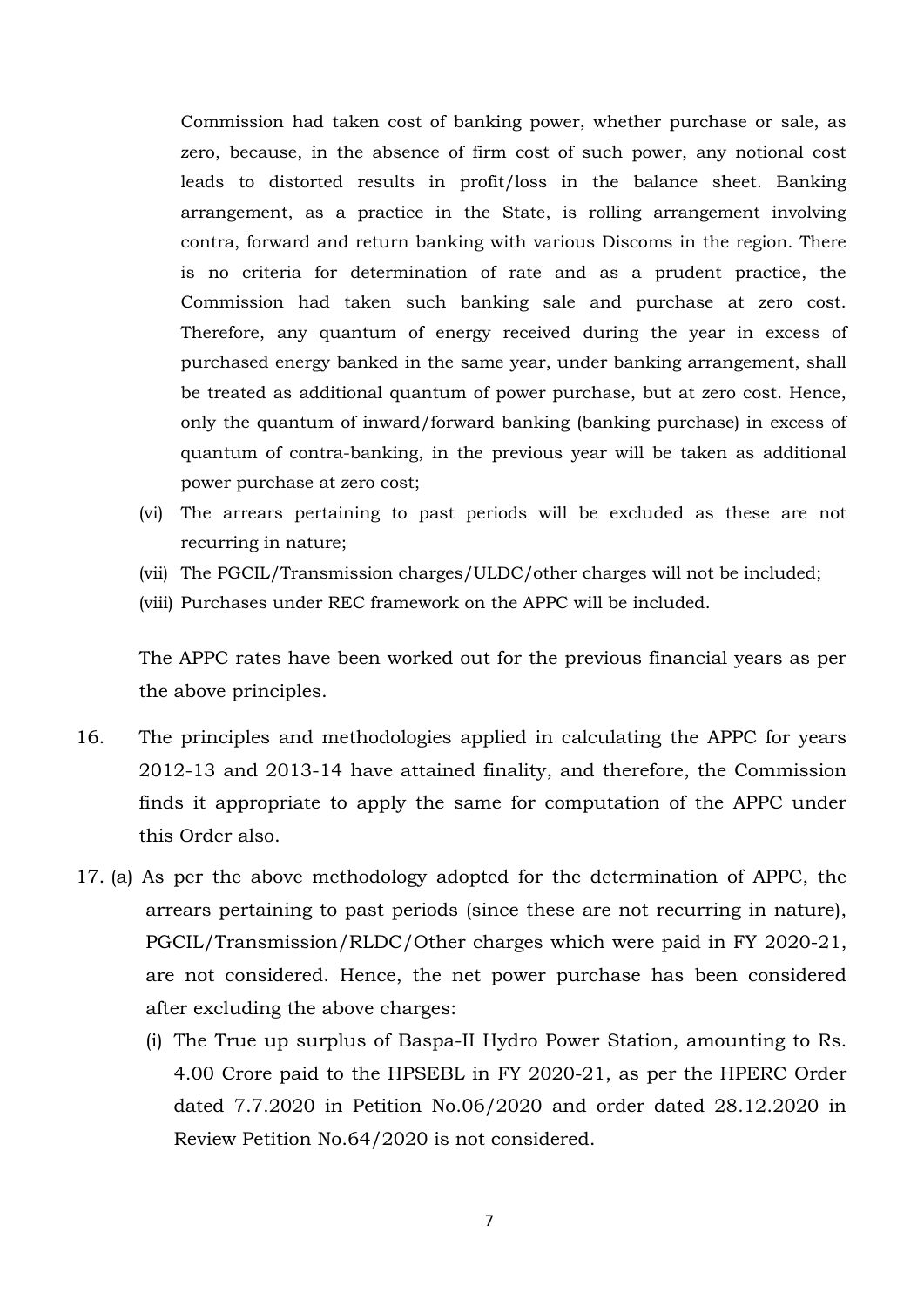- (ii) Similarly, amount of Rs. 15.64 Crore, in respect of Narora Atomic Power Plant (NAPP) and Rs.19.38 Crore, in respect of Rajasthan Atomic Power Project (RAPP) paid to the HPSEBL for the period FY 2009-10 to FY 2019- 20 is not considered.
- (iii) The amount of Rs. 2.79 Crore and Rs. 0.14 Crore have been paid towards Central Transmission Utility (CTU) and State Transmission Utility (STU) charges respectively by the HPSEBL during FY 2020-21 at regional periphery for the power purchase from Indian Energy Exchange (IEX) and Power Exchange India Ltd. (PXIL).

 Thus, the Commission decides to consider Rs. 160.15 Crore and Rs. 14.46 Crore as power procurement cost from IEX and PXIL in the calculation of APPC after excluding CTU & STU charges as detailed in the table given below:

| Source  | Energy         | Energy    | Total        | <b>CTU</b><br>STU<br>& | Total<br>amount              |
|---------|----------------|-----------|--------------|------------------------|------------------------------|
|         | Purchased      | Purchased | amount paid  | charges<br>for         | excluding CTU<br>&           |
|         | regional<br>at | HP<br>at  | including    | energy                 | <b>STU</b><br>charges<br>for |
|         | periphery      | periphery | CTU & STU    | procured from          | energy purchased at          |
|         |                |           | charges      | IEX & PXIL             | regional periphery           |
|         | (in MU)        | (in MU)   | Rs. in Crore | Rs. in Crore           | Rs. in Crore                 |
|         | (i)            | (ii)      | (iii)        | (iv)                   | $(iii-iv)$                   |
| LEX(P)  | 512.55         | 496.14    | 162.94       | 2.79                   | 160.15                       |
| PXIL(P) | 36.16          | 34.95     | 14.61        | 0.14                   | 14.46                        |

- (iv) Rs. 13.77 Crore has been paid by the HPSEBL against O&M expenses towards the BBMB transmission system in FY 2020-21. Accordingly, the Commission decides to consider the net cost of power purchase from the BBMB as Rs. 25.01 Crore in the calculation of APPC by excluding above referred amount of Rs. 13.77 Crore.
- (v) The Govt. of HP has refunded the Regional Load Despatch Centre (RLDC) Fee amounting to Rs 0.12 Crore, in respect of Free power. So, the Commission decides not to consider this fee in the calculation of APPC determination for FY 2021-22.
- (b) (i) The rebate amounting to Rs. 27.20 Crore have been given by the SJVNL, NTPC, NHPC in pursuance to the advisory of Ministry of Power, Government of India to provide such rebates to the Discoms for passing on to the end consumers for the lockdown period on account of Covid-19 pandemic. On scrutiny of the documents submitted by the Petitioner, the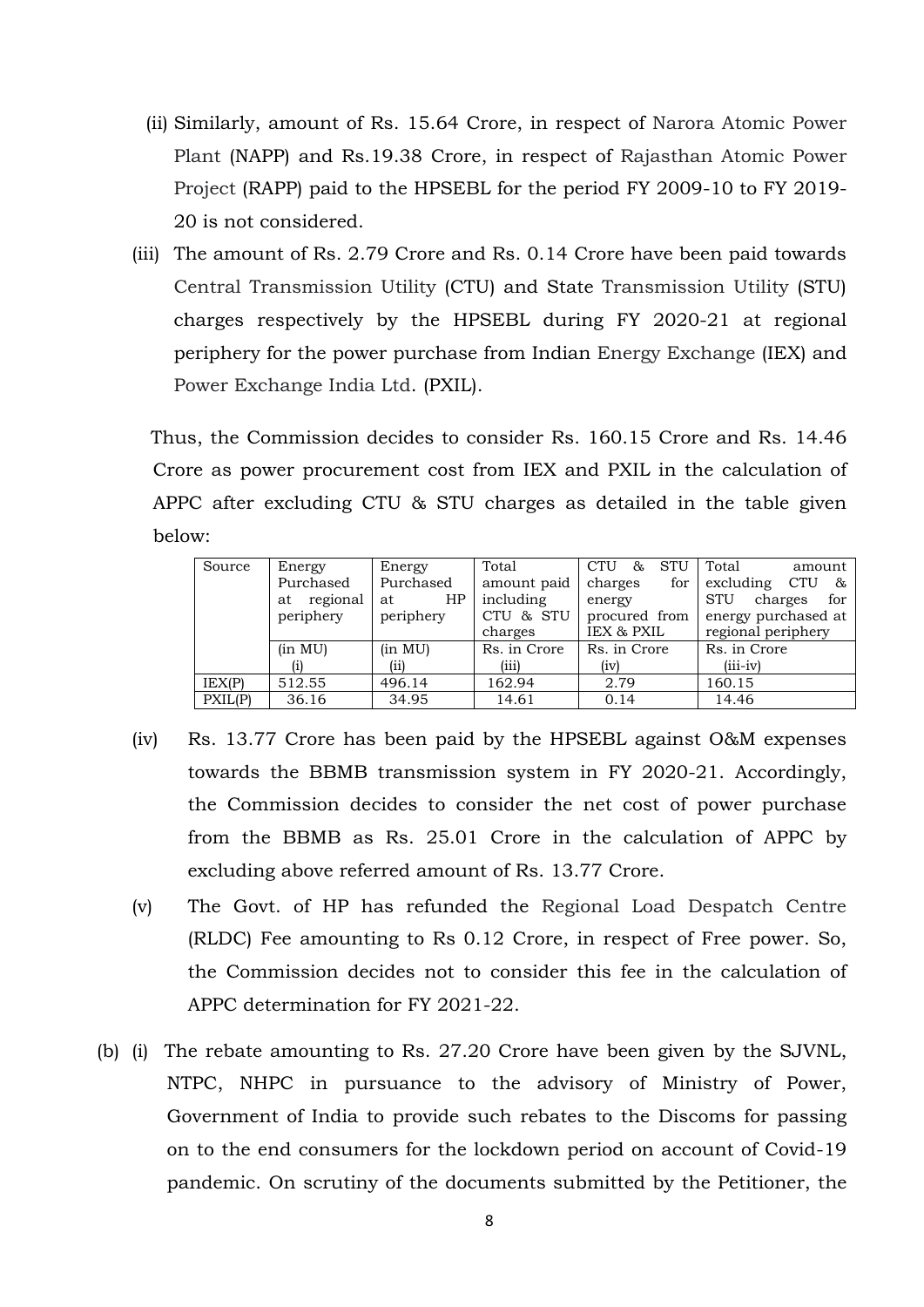rebate amount paid on to the HPSEBL is segregated between past period and financial year 2020-21 as under:

| Particulars<br>Rebate for the<br>period<br>25.03.2020<br>to<br>31.03.2020<br>(in<br>Crores) |          | the<br>Rebate<br>for<br>period 01.04.2020<br>17.05.2020<br>to<br>(in<br>Crores) | Total Rebate<br>(in Crores) |
|---------------------------------------------------------------------------------------------|----------|---------------------------------------------------------------------------------|-----------------------------|
|                                                                                             | $\rm(i)$ | (i)                                                                             | $(i) + (ii)$                |
| Jhakri<br>Nathpa<br><b>SOR</b>                                                              | 0.09     | 0.93                                                                            | 1.02                        |
| Nathpa<br>Jhakri<br>Equity                                                                  | 1.03     | 8.35                                                                            | 9.38                        |
| <b>HEP</b><br>Rampur<br><b>SOR</b>                                                          | 0.07     | 0.58                                                                            | 0.64                        |
| <b>HEP</b><br>Rampur<br>Equity                                                              | 0.59     | 5.51                                                                            | 6.10                        |
| Total                                                                                       | 1.78     | 15.37                                                                           | 17.14                       |

The rebate amounting to Rs. 15.37 Crore is considered in the calculations of APPC by excluding the amount of Rs. 1.78 Crore pertaining to past years.

(ii) As per the submissions, the rebate amounting to Rs. 8.50 Crore and Rs. 1.56 Crore has been received from NTPC and NHPC respectively in FY 2020-21 without any segregation with regard to the period of such rebate.

Thus, the Commission decides to consider the total rebate of Rs. 25.43 Crore in the calculation of APPC as detailed in the table below:

| of<br>Name   | Rebate (in | Power<br>procurement<br>cost   | Power<br>procurement   |
|--------------|------------|--------------------------------|------------------------|
| stations     | Rs. Cr)    | considered in petition (in Rs. | cost after considering |
|              |            | Cr                             | rebate (in Rs. Cr)     |
|              |            | (ii)                           | $(ii)-(i)$             |
| <b>SJVNL</b> | 15.37      | $675.37$ (SOR+Equity)          | 660.01                 |
| <b>NTPC</b>  | 8.50       | 606.09                         | 597.59                 |
| <b>NHPC</b>  | 1.56       | 60.00                          | 58.44                  |

- (c) Further, the banking energy input to the HPSEBL system at regional periphery for FY 2020-21 has been revised from 104.19 MUs to 122.66 MUs. The Commission decides to consider the banking energy input to the HPSEBL system at regional periphery as 122.66 MUs at Zero cost.
- (d) Besides the above, instead of APPC rate of Rs. 2.49 per unit considered in the Petition for energy purchase of projects upto 25 MW, the APPC rate of Rs. 2.35 per unit as determined for the FY 2020-21 by Commission is considered for calculation of APPC.